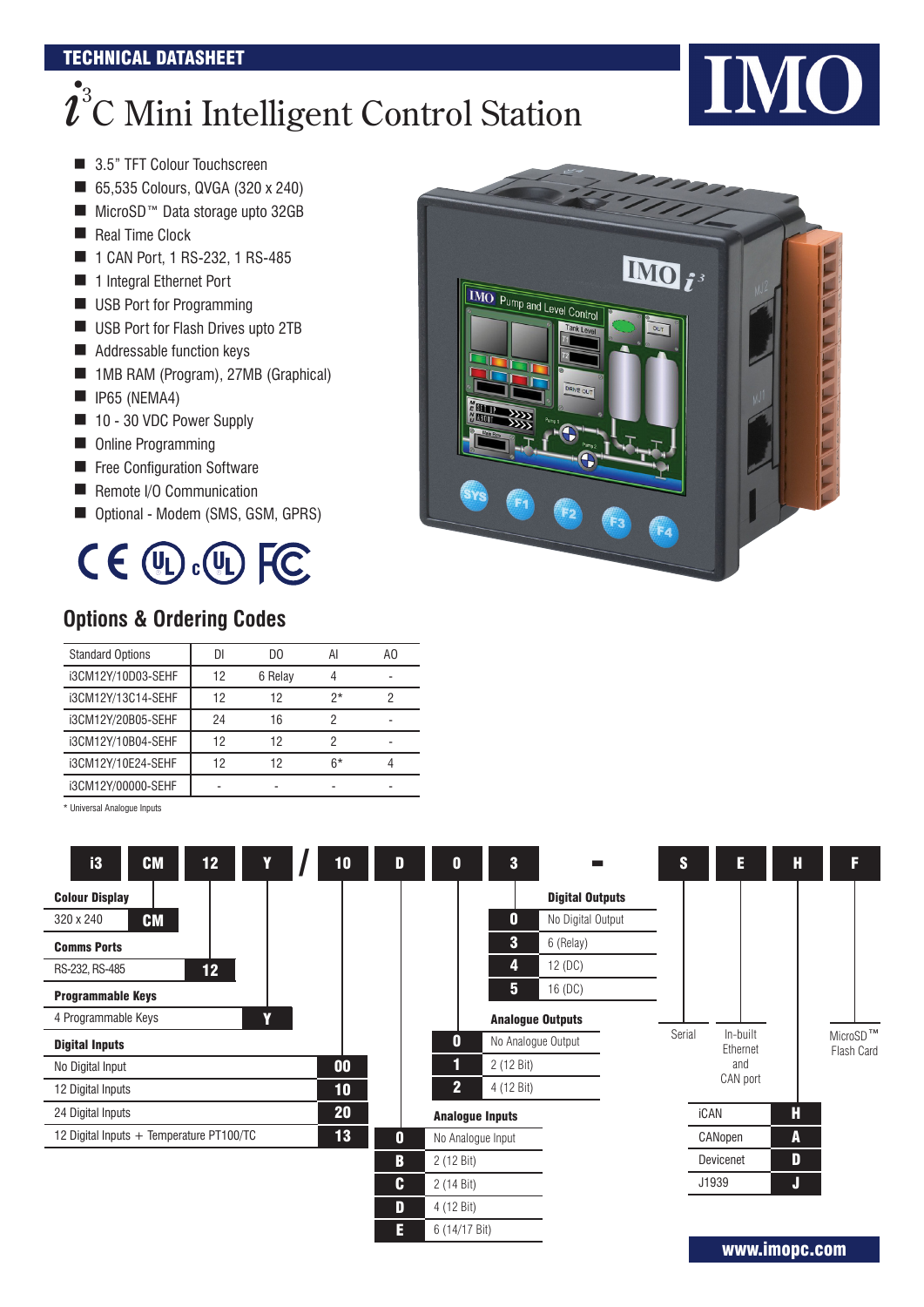# $\boldsymbol{\dot\ell}^{\mathrm{s}}$ C Mini Intelligent Control Station

# IMO

# **Technical Specifications**

| <b>General Specifications</b>        |                                                                      |
|--------------------------------------|----------------------------------------------------------------------|
| <b>Required Power (Steady State)</b> | 190mA @ 12VDC /<br>95mA @ 24VDC                                      |
| <b>Required Power (Inrush)</b>       | 2A for $<$ 1ms $\omega$ 24VDC<br>DC Switched                         |
| <b>Primary Voltage Range</b>         | 10-30VDC                                                             |
| <b>Relative Humidity</b>             | 5 to 95% Non-Condensing                                              |
| <b>Clock Accuracy</b>                | $+/-20$ ppm Maximum at 25 $^{\circ}$ C<br>$(+/-1)$ Minute per month) |
| <b>Operating Air Temperature</b>     | $-10^{\circ}$ C to $+60^{\circ}$ C                                   |
| <b>Storage Temperature</b>           | $-30^{\circ}$ C to $+70^{\circ}$ C                                   |
| Weight                               | $0.34$ kg (without $I/O$ )                                           |
| <b>Approvals</b>                     | cUL. UL. CE                                                          |

| <b>Display Specifications</b>    |                                                                                      |  |  |  |  |  |
|----------------------------------|--------------------------------------------------------------------------------------|--|--|--|--|--|
| <b>Display Type</b>              | 3.5" QVGA TFT                                                                        |  |  |  |  |  |
| <b>Resolution</b>                | 320 x 240                                                                            |  |  |  |  |  |
| Colour                           | 16-bit (65,536)                                                                      |  |  |  |  |  |
| <b>Screen Memory</b>             | 27MB                                                                                 |  |  |  |  |  |
| <b>User-Programmable Screens</b> | 1023                                                                                 |  |  |  |  |  |
| <b>Backlight</b>                 | LED - 50,000 hour life                                                               |  |  |  |  |  |
| <b>Screen Update Rate</b>        | User configurable within the scan time<br>(perceived as instantaneous in many cases) |  |  |  |  |  |

| <b>Control &amp; Logic Specifications</b>      |                                                                                    |  |  |  |  |
|------------------------------------------------|------------------------------------------------------------------------------------|--|--|--|--|
| <b>Control Language Support</b>                | <b>Advanced Ladder Logic</b><br>Full IEC 61131-3                                   |  |  |  |  |
| <b>Logic Program Size</b><br>& Logic Scan Rate | <b>1MB Maximum</b><br>0.013ms/k                                                    |  |  |  |  |
| <b>Online Programming Changes</b>              | Supported in Advanced Ladder                                                       |  |  |  |  |
|                                                | Digital Inputs - 2048                                                              |  |  |  |  |
| I/O Support                                    | Digital Outputs - 2048                                                             |  |  |  |  |
|                                                | Analogue Inputs - 512                                                              |  |  |  |  |
|                                                | Analogue Outputs - 512                                                             |  |  |  |  |
| <b>General Purpose Registers</b>               | 50,000 (words) Retentive<br>16,384 (bits) Retentive<br>16,384 (bits) Non-retentive |  |  |  |  |

| <b>Connectivity</b>               |                                                                                   |
|-----------------------------------|-----------------------------------------------------------------------------------|
| <b>Serial Ports</b>               | 1 RS-232 & 1 RS-485 on first modular jack (MJ1/2)                                 |
| <b>USB mini-B</b>                 | USB 2.0 (480MHz) Programming & Data Access                                        |
| <b>USBA</b>                       | USB 2.0 (480MHz) for USB FLASH Drives (up to 2TB)                                 |
| <b>CAN</b>                        | Remote I/O. Peer-to-Peer Comms. 13 Configurator                                   |
| <b>Ethernet</b>                   | 10/100MB (Auto-MDX), Modbus TCP, HTTP, FTP,<br>SMTP, i3 Configurator, Ethernet IP |
| Remote I/O                        | IOS, Smart I/O, iSmart                                                            |
| <b>Removable</b><br><b>Memory</b> | MicroSD™ (support for 32GB max)<br>Application updates, Datalogging, more         |

|                                                                                                                                                                                                                                                                                                                                                                                                                                           | <b>Input / Output Specifications</b> |                                          |               |       |                |                |                   |            |                                                               |              |  |
|-------------------------------------------------------------------------------------------------------------------------------------------------------------------------------------------------------------------------------------------------------------------------------------------------------------------------------------------------------------------------------------------------------------------------------------------|--------------------------------------|------------------------------------------|---------------|-------|----------------|----------------|-------------------|------------|---------------------------------------------------------------|--------------|--|
| <b>Model</b>                                                                                                                                                                                                                                                                                                                                                                                                                              | DC In                                | DC Out                                   | <b>Relays</b> | HS In | HS Out         | $mA/V$ In      | $mA/V$ RTD/<br>TC | $mA/V$ Out | <b>High Speed Counters</b>                                    |              |  |
| 10D03                                                                                                                                                                                                                                                                                                                                                                                                                                     | 12                                   |                                          | 6             |       |                | 4              |                   |            | Number of Counters                                            |              |  |
| 10B04                                                                                                                                                                                                                                                                                                                                                                                                                                     | 12                                   | 12                                       |               |       | 2              | $\overline{2}$ |                   |            | <b>Maximum Frequency</b>                                      | 500kHz each  |  |
| 20B05                                                                                                                                                                                                                                                                                                                                                                                                                                     | 24                                   | 16                                       |               |       | $\overline{2}$ | 2              |                   |            | <b>Accumulator Size</b>                                       | 32-bits each |  |
| 13C14                                                                                                                                                                                                                                                                                                                                                                                                                                     | 12                                   | 12                                       |               |       | $\overline{2}$ |                | $\overline{2}$    | 2          | <b>Modes Supported</b>                                        |              |  |
| 10E24                                                                                                                                                                                                                                                                                                                                                                                                                                     | 12                                   | 12                                       |               |       | C              |                | $6*$              | $4*$       | Totalizer                                                     | Quadrature   |  |
| There are 4 high-speed inputs of the total DC inputs. There are 2 high-speed outputs of the total DC outputs.<br><b>Frequency</b><br><b>Pulse Measurement</b><br>Model 10D03, 10B04, 20B05 feature 12-bit Analogue I/O. Model 13C14 features 14/16-bit Analogue I/O. High-speed<br><b>Measurement</b><br>outouts can be used for PWM and Pulse Train Outouts, currently limited to <65kHz, Model 10E14 features a 14/17 bit Analogue I/O. |                                      |                                          |               |       |                |                |                   |            |                                                               |              |  |
|                                                                                                                                                                                                                                                                                                                                                                                                                                           |                                      | *Up to six mA/V In. RTD/TC, and mA/V Out |               |       |                |                |                   |            | 2 Position Controlled Outputs<br>1 ON/OFF Setpoint per Output |              |  |

# **Dimensions & Panel Cutout**





www.imopc.com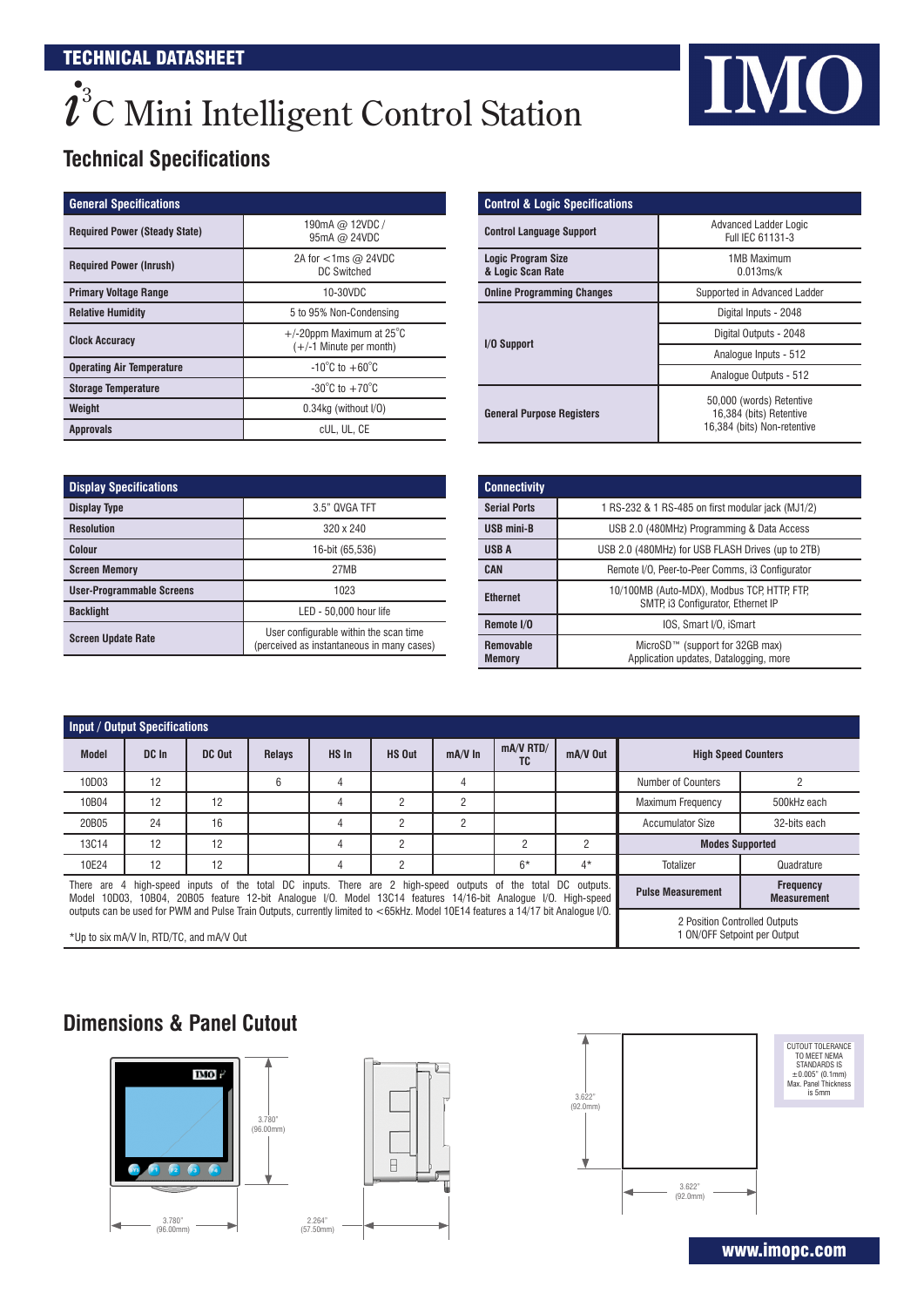#### TECHNICAL DATASHEET

# $\boldsymbol{\dot\ell}^{\mathrm{s}}$ C Mini Intelligent Control Station

### **Ports & Connectors**



#### **DC Input / Frame**

Torque rating: 4.5-7 Lb-in (0.50-0.78Nm) DC- is internally connected to I/O V-. but is isolated from CAN V-

A Class 2 power supply must be used

| <b>Primary Power Port Pins</b>                    |        |                            |  |  |  |  |  |
|---------------------------------------------------|--------|----------------------------|--|--|--|--|--|
| Pin<br><b>Signal Description</b><br><b>Signal</b> |        |                            |  |  |  |  |  |
|                                                   | Ground | Frame Ground               |  |  |  |  |  |
| っ                                                 | DC-    | Input Power Supply Ground  |  |  |  |  |  |
| 3                                                 | $DC+$  | Input Power Supply Voltage |  |  |  |  |  |



### **MJ1/2 Independent Serial Ports**

MJ1: RS-232 with Full Handshaking MJ2: RS-485 Half-Duplex

| <b>PIN</b> | <b>MJ1 PINS</b> |                  | <b>MJ2 PINS</b> |                  |  |  |
|------------|-----------------|------------------|-----------------|------------------|--|--|
|            | <b>Signal</b>   | <b>Direction</b> | <b>Signal</b>   | <b>Direction</b> |  |  |
| 8          | <b>TXD</b>      | <b>OUT</b>       |                 |                  |  |  |
|            | RXD             | IN               |                 |                  |  |  |
| 6          | 0 <sub>V</sub>  | Ground           | 0 V             | Ground           |  |  |
| 5          | $+5V@60mA$      | <b>OUT</b>       | $+5V@60mA$      | <b>OUT</b>       |  |  |
| 4          | <b>RTS</b>      | <b>OUT</b>       |                 |                  |  |  |
| 3          | <b>CTS</b>      | IN               |                 |                  |  |  |
| 2          |                 |                  | RX- / TX-       | IN / OUT         |  |  |
|            |                 |                  | $RX+$ / $TX+$   | IN / OUT         |  |  |



**CAN**

Locking Spring-Clamp 2-Terminators Per Conductor Mounting screw torque rating: 4.5 Lb-in (0.50Nm) SHLD and V+ pins are not

internally connected to i<sup>3</sup>C Mini

| <b>Primary Power Port Pins</b> |               |                           |                  |  |  |  |  |  |  |
|--------------------------------|---------------|---------------------------|------------------|--|--|--|--|--|--|
| Pin                            | <b>Signal</b> | <b>Description</b>        | <b>Direction</b> |  |  |  |  |  |  |
| 1                              | V-            | <b>CAN Ground - Black</b> |                  |  |  |  |  |  |  |
| 2                              | CN L          | CAN Data Low - Blue       | IN / OUT         |  |  |  |  |  |  |
| 3                              | <b>SHLD</b>   | Shield Ground - None      |                  |  |  |  |  |  |  |
| 4                              | CN H          | CAN Data High - White     | IN / OUT         |  |  |  |  |  |  |
| 5                              | $V+$ (NC)     | No Connect - Red          |                  |  |  |  |  |  |  |

**DIP Switches** 跚 ŢΠ ū **ON** 丽 畑 **1 2 3**  $\begin{array}{c} 1 & 0 \\ 0 & 1 \end{array}$ **PPD**  $\prod$ 

| <b>Switch</b> | <b>Name</b>               | <b>Function</b>   | <b>Default</b> |
|---------------|---------------------------|-------------------|----------------|
|               | <b>RS-485 Termination</b> | $ON = Terminated$ | 0FF            |
|               | Spare                     | Always Off        | 0FF            |
|               | <b>Factory Use</b>        | Always Off        | 0FF            |

#### **Built-in I/O**

I/O is mapped into i3 Register space, in three separate areas – Digital/Analogue I/O, High-Speed Counter I/O, and High-Speed Output I/O. Digital/Analogue I/O location is fixed starting at 1, but the High-Speed Counter and High-Speed Output references may be mapped to any open register location. For more details on using the High-Speed Counter and High-Speed Outputs, see the i3C Mini User's Manual.

| <b>Fixed</b>   | Digital/Analog    |           |           | <b>i3C Mini Model</b> |              |           | <b>Default</b> | <b>High Speed</b>                 | <b>i3C Mini</b>                               | <b>Default</b> | <b>High Speed</b>                                                                      |
|----------------|-------------------|-----------|-----------|-----------------------|--------------|-----------|----------------|-----------------------------------|-----------------------------------------------|----------------|----------------------------------------------------------------------------------------|
| <b>Address</b> | I/O Function      | 10D03     | 10B04     | 20B05                 | <b>13C14</b> | 10E24     | Address*       | <b>Counter</b><br><b>Function</b> | <b>Models</b>                                 | Address*       | <b>Output</b><br><b>Function</b>                                                       |
|                | Digital Inputs    | $1 - 12$  | $1 - 12$  | $1 - 24$              | $1 - 12$     | $1 - 12$  | %I1601         | <b>Status Bits</b>                | $1 - 8$                                       | %I1617         | <b>Status Bits</b>                                                                     |
| %11            | Reserved          | $13 - 32$ | $13 - 31$ | $25 - 31$             | $13 - 31$    | $13 - 31$ | &Q1601         | <b>Command Bits</b>               | $1 - 32$                                      | &Q**           | <b>Command Bits</b>                                                                    |
|                | <b>ESCP Alarm</b> | n/a       | 32        | 32                    | 32           | 32        | %AI0401        | Accumulator                       | $1 - 8$                                       | n/a            | n/a                                                                                    |
| %Q1            | Digital Outputs   | $1-6$     | $1 - 12$  | $1 - 16$              | $1 - 12$     | $1 - 12$  |                | 1&2                               |                                               | %AQ0421        | PWM or Pulse                                                                           |
|                | Reserved          | $7 - 24$  | $13 - 24$ | $17 - 24$             | $13 - 24$    | $13 - 24$ | %AQ0401        | Preload &                         | $1 - 12$                                      |                | <b>Train Parameters</b>                                                                |
| %AI1           | Analogue Inputs   | $1 - 4$   | $1 - 2$   | $1 - 2$               | $1-2$        | 1-4:33-38 |                | <b>Match Values</b>               |                                               |                | *Starting Address locations for                                                        |
|                | Reserved          | $5 - 12$  | $3 - 12$  | $3 - 12$              | $3 - 12$     | n/a       |                |                                   | *Starting Address locations for               |                | %I & %AQ may be re-mapped by user                                                      |
| %AQ1           | Reserved          | n/a       | $1 - 8$   | $1 - 8$               | $1-8$        | $1 - 12$  |                |                                   | %I, %Q, %AI & %AQ may<br>be re-mapped by user |                | **Q1-Q2 are part of the Fixed I/O Map. In High                                         |
|                | Analogue Outputs  | n/a       | n/a       | n/a                   | $9 - 10$     | n/a       |                |                                   |                                               |                | Speed Output mode they can be used to initiate a<br>$O(1000 \times 10^{10} \text{ T})$ |

Reserved areas maintain backward compatability with other i3 Controller models

Stepper/PTO Move